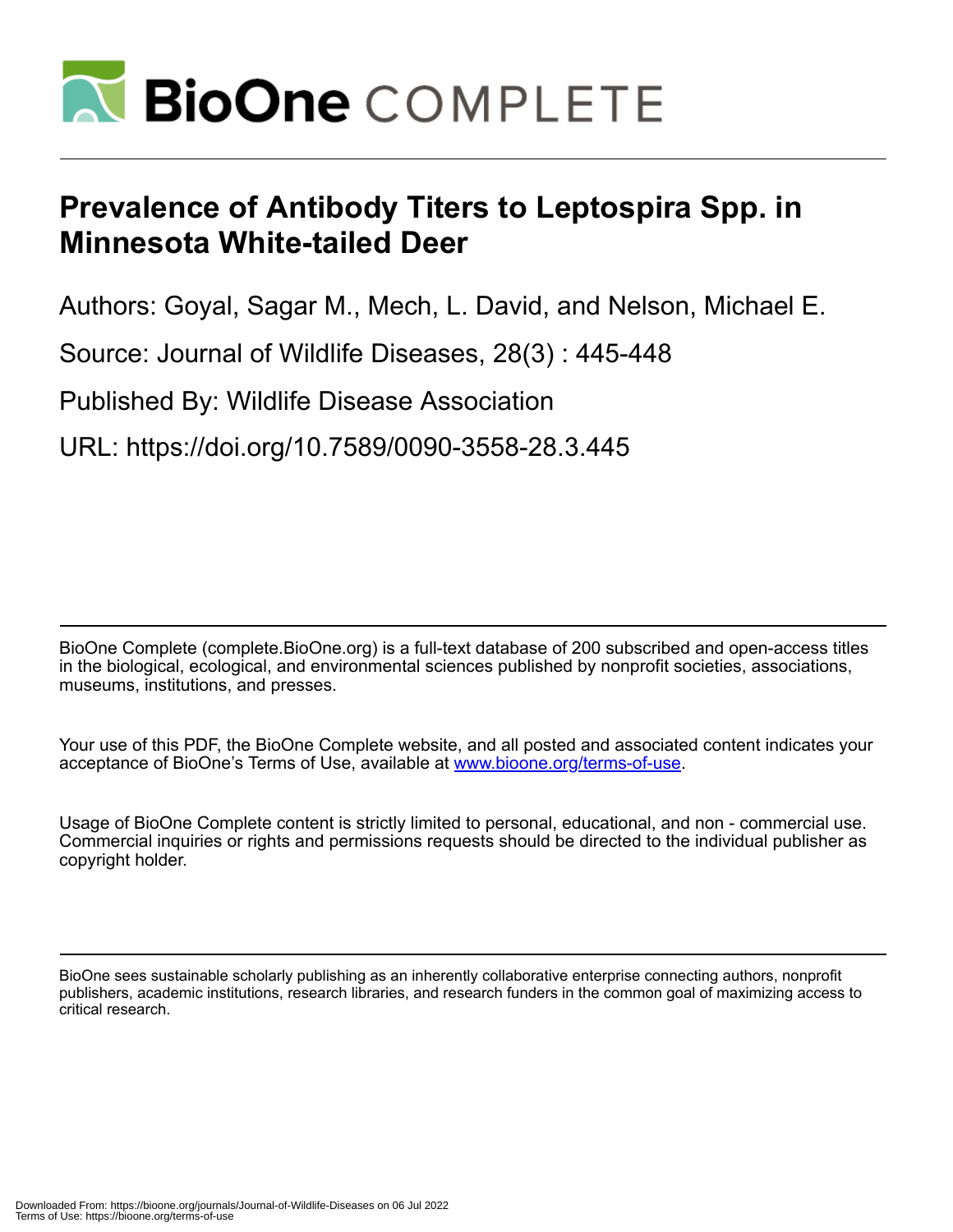## **Prevalence of Antibody Titers to Leptospira Spp. in Minnesota White-tailed Deer**

Sagar **M. Goyal,'5 L.David Mech,23 and Michael E. Nelson,24** 'Department of Veterinary Diagnostic Medicine, College of Veterinary Medicine, University of Minnesota, St. Paul, Minnesota 55108, USA; <sup>2</sup> U.S. Fish and Wildlife Service, Patuxent Wildlife Research Center, Laurel, Maryland 20708, USA; <sup>3</sup> Present address: North Central Forest Experiment Station, 1992 Folwell Avenue, St. Paul, Minnesota 55108, USA. <sup>4</sup> Present address: 305 W. Harvey Street, Ely, Minnesota 55731, USA. <sup>5</sup> To whom reprint requests should be sent

**ABSTRACT:** Serum samples *(n* <sup>=</sup> **204)** from 124 white-tailed deer *(Odocoileus virginianus)* in northeastern Minnesota (USA) were collected from 1984 through 1989 and tested for antibodies to six serovars of *Leptospira interrogans (bratislava, canicola, grippotyphosa, hard Jo, icterohemorrhagiae,* and *pomona)* using a microtiter agglutination test. Eighty-eight (43%) sera were positive at  $\geq$ 1:100 for antibodies against serovars *pomona* and/or *brat islava;* none was positive for any of the other four serovars. None of the 31 sera collected in 1984-85 was positive, whereas all 54 sera collected from 1986 through 1988 had titers of  $\geq$ 1:100. During 1989, only 34 (29%) of 119 sera had titers of  $\geq$ 1:100. Based on these results, we believe there to be wide variability in exposure of Minnesota deer to *Leptospira interrogans.*

*Key words:* Leptospirosis, white-tailed deer, epizootiology, *Leptospira interrogans, Odocoileus virginianus,* regional serosurvey, microtiter agglutination.

Leptospirosis is an important disease of domestic animals and humans that occurs in wild animals throughout North America (Cirone et a!., 1978). Serologic evidence of *Leptospira interrogans* infection has been found in red foxes *(Vulpes vulpes)* (Clark et a!., 1960), gray foxes *(Urocyon cinereoargenteus)* (Clark et a!., 1961), coyotes *(Canis latrans)* (Marler et a!., 1979; Drewek et a!., 1981), black-tailed deer *(Odocoileus hemionus columbianus)* (Cirone et al., 1978), white-tailed deer *(Odocoileus virginianus*) (Anthony et al., 1968; Ingebrigtsen et a!., 1986; Fournier et a!., 1986), moose *(Alces alces)* (Bourke and Higgins, 1984), wolves *(Canis lupus)* (Zarnke and Ballard, 1987; Khan et al., 1991), and black bears *(Ursus americanus)* (Zarnke and Ballard, 1987). Wildlife may play a role in the maintenance and spread of leptospirosis to domestic animals and humans by acting as reservoirs of *Leptospira* infection (Cirone et al., 1978; Bourke and Higgins, 1984).

The prevalence of antibody titers to *Leptospira* in deer populations of North America varies between 7 and 27% (Wed man and Driver, 1957; Ferris et al., 1961; Abdulla and Fish, 1962; Shotts and Hayes, 1970; Fournier et a!., 1986). Although the role of deer in the epizootiology of leptospirosis is not clear, deer probably do not serve as reservoirs of *Leptospira* (Ferris et al., 1961; Trainer et a!., 1961; Nixon, 1970). The significance of *Leptospira* infection in deer health is not known. However, *Leptospira* antibody titers in deer drop rapidly and may disappear completely within 12 to 15 weeks (Trainer et al., 1961); in contrast, bovine leptospirosis titers can persist for months (Higgins et al., 1975; Bourke and Higgins, 1984), suggesting that titers found in deer are of relatively recent origin. Our objective was to determine the prevalence of *anti-Leptospira* antibodies in a deer population of northeastern Minnesota and to compare the results with those from other studies.

One hundred twenty-four deer were captured in Central Lake County of northwestern Minnesota (USA; 47°30' to 48°00'N and  $90^{\circ}45'$  to  $92^{\circ}00'W$ ) by Clover trap (Clover, 1954) or by rocket net from 1984 to 1989. The deer population of this area ranged between 500 and 2,000 (Mech, un publ.). Twenty-seven of these 124 deer each were later recaptured one to eight times with capture collars (Mech et al., 1990). On each capture, deer were anesthetized with a xylazine hydrochloride-ketamine hydrochloride mixture (Mech et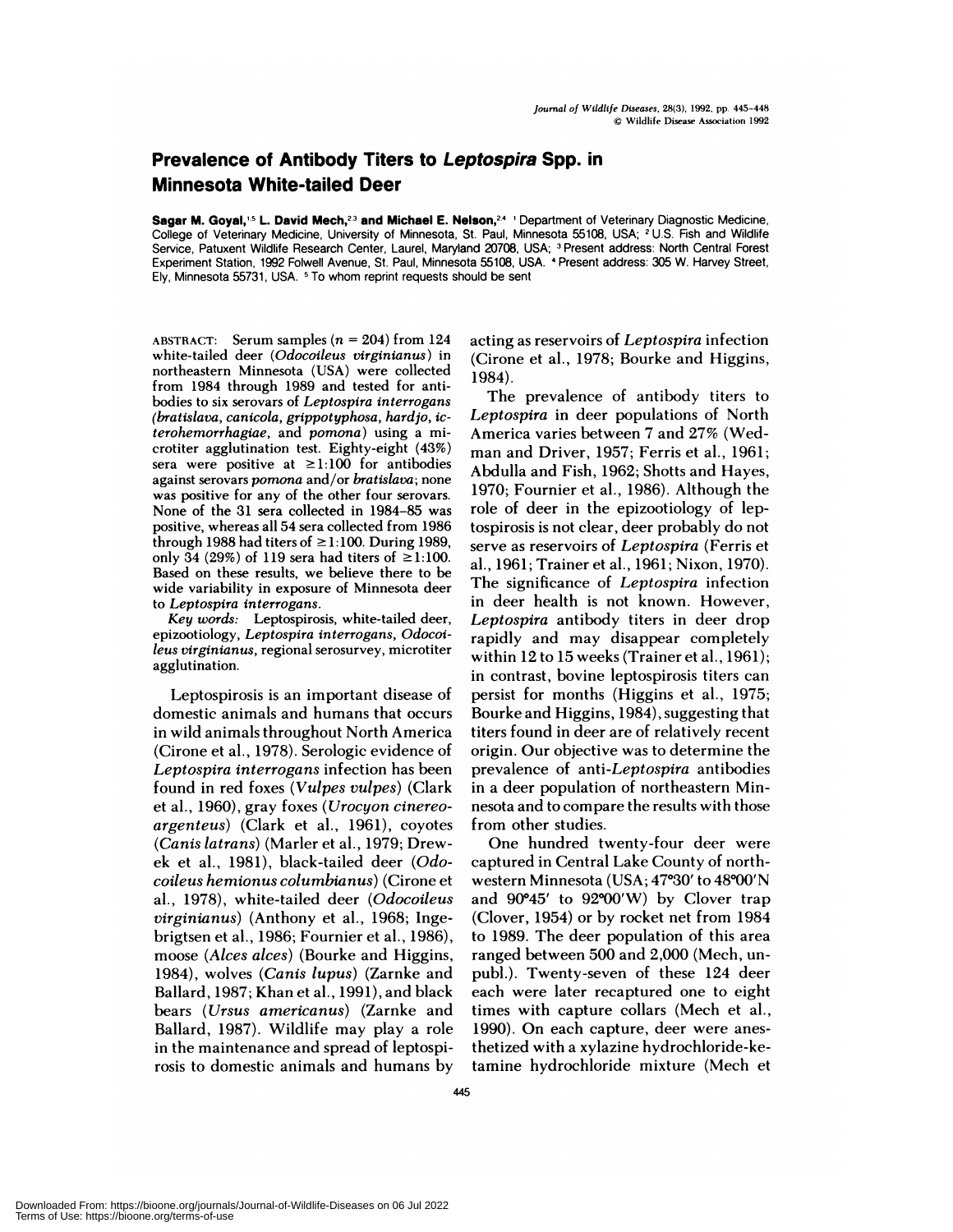**TABLE** 1. Prevalence of Leptospira interrogans antibodies in white-tailed deer of Minnesota (USA), 1984 to 1989.

| Sampling<br>frequency | animals<br>sampled | Number Number Number<br>sera<br>tested | sera<br>positive | % Sera<br>positive |
|-----------------------|--------------------|----------------------------------------|------------------|--------------------|
| Single samples        | 97                 | 97                                     | 56               | 58                 |
| Multiple samples      | 97                 | 107                                    | 32.              | 30                 |
| Total                 | 19.4               | 204                                    | 88               | 43                 |

'From 19 animals.

a!., 1985). Blood was drawn from their jugular veins and centrifuged; serum was removed and stored at  $-20$  C. An incisor was pulled from each adult and the deer's age was estimated (Gilbert, 1966).

A microscopic microagglutination test (Cole et al., 1979) was used to determine antibody titers against six serovars of *Leptospira interrogans: bratislava, canicola, grippotyphosa, hardjo, icterohemorrhagiae,* and *pomona* (Tables 1, 2, and 3). A titer of  $\geq$ 1:100 was considered positive (Fournier et al., 1986).

A total of 204 sera was collected; 97 single samples and 107 multiple samples. Most samples  $(n = 163)$  were taken from January through April of each year; the remainder were drawn from May through September. Fifty-two deer were <1-yr-old, including three animals subsequently re captured as adults. Three animals could not be aged.

None of the sera had titers to serovars *canicola, grippotyphosa, hard jo,* or *icterohemorrhagiae.* Eighty-eight (43%) of the 204 sera had antibodies against serovars *pomona* and/or *bratislava* (Table 1). Seventy-five (61%) of the 124 animals had titers of  $\geq$ 1:100 at least once. This is in sharp contrast to Ingebrigtsen et al's (1986) finding that only 2.6% of the deer in Minnesota farmlands were seropositive to *Leptospira* spp. Our results also contrast with Fournier et al's (1986) findings of sero prevalences of only 7 to 27%. The reasons for these differences are not known. However, the antibody titers in the present study were low and never exceeded 1:200; in the

**TABLE** 2. The prevalence of Leptospira interrogans antibodies by year.

| Year  | Number of<br>sera tested | Number (%) of<br>sera positive | Number of<br>animals<br>positive at<br>$\geq 1.100$ |
|-------|--------------------------|--------------------------------|-----------------------------------------------------|
| 1984  | 1                        | 0(0)                           | O                                                   |
| 1985  | 30                       | 0(0)                           | 0                                                   |
| 1986  | 16                       | 16 (100)                       | 15                                                  |
| 1987  | 9                        | 9(100)                         | 9                                                   |
| 1988  | 29                       | 29 (100)                       | 29                                                  |
| 1989  | 119                      | 34 (29)                        | 22                                                  |
| Total | 204                      | 88(43)                         | 75                                                  |

Since there were multiple samples from some animals, the number of positive sera is more than the number of positive animals at  $\ge$ 1:100 titer.

other studies some titers reached 1:1,000 (Fournier et a!., 1986).

Twenty-five (66%) of 38 males and 50 (58%) of 86 females were seropositive; 31 (60%) of 52 fawns and 44(64%) of 69 adults were seropositive. These results agree with Fournier et al's (1986) finding that age and sex did not affect prevalence of anti-*Leptospira* antibody titers in deer. None of the sera collected in 1984-85 was seropositive, but all sera collected in 1986– 88 had antibodies (Table 2). Antibody prevalence declined to 29% in 1989. Deer mortality among radio-tagged animals, however, did not differ significantly among these three periods (15% vs. 12% vs. 8%, respectively).

Fifty-six (58%) of the 97 animals sam pled only once during the study had antibody titers of  $\geq$ 1:100; 43 of these animals had antibodies against both *L. bratislava* and *L. pomona,* 12 against *L. bratislava* only, and one against *L. pomona* only. One hundred seven serum samples were obtained from 27 animals that were bled more than once; 32 samples from 19 animals were positive (Table 3). Sixteen of the 19 animals had antibodies against both *L. bratislava* and *L. pomona,* two against *L. bratislava* only, and one against *L. pomona* only. On examination of multiple samples, no four-fold rise in titer was seen in any animal. In fact, the titers were never high er than 1:200. Deer developed titers as ear-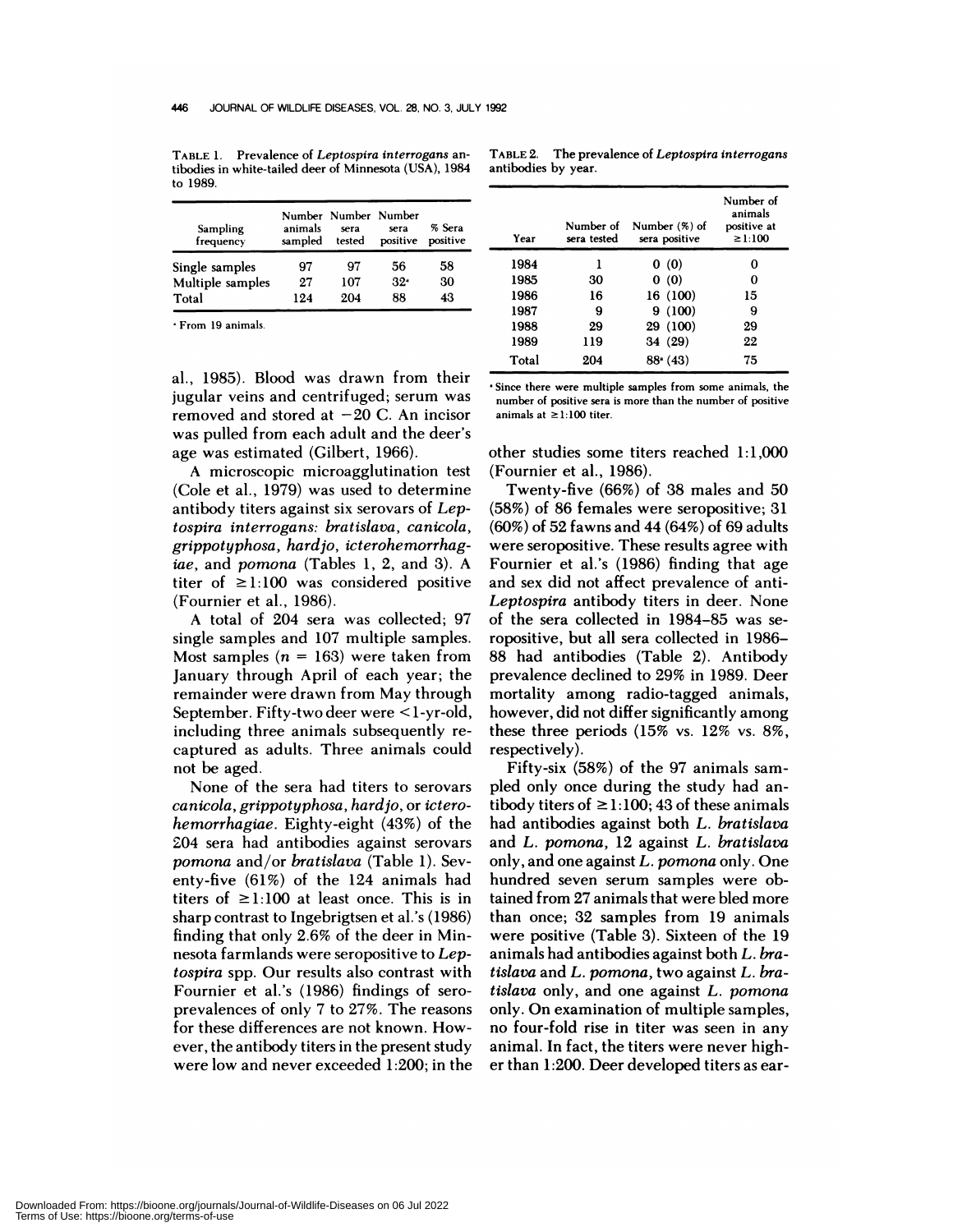| Animal number | Antibody detection <sup>b</sup> | Samples collected                  |  |
|---------------|---------------------------------|------------------------------------|--|
| 6862          | $+ +$                           | 6 to 29 March 1986                 |  |
| 6878          | $+ +$                           | 4 February 1986 to 9 February 1987 |  |
| 7278          | $-+$                            | 16 March to 26 April 1989          |  |
| 7282          | $-+$                            | 21 March to 2 May 1989             |  |
| 7058          | $+ -$                           | 4 January 1988 to 21 March 1989    |  |
| 106           | $-- +$                          | 18 January 1985 to 18 March 1987   |  |
| 6381          | $-- +$                          | 28 January 1985 to 2 February 1988 |  |
| 6584          | $- + -$                         | 28 February 1985 to 18 March 1989  |  |
| 7072          | $++-$                           | 4 to 20 February 1989              |  |
| 7034          | $+ - -$                         | 11 March 1988 to 6 April 1989      |  |
| 7096          | $- - - +$                       | 10 March to 24 April 1989          |  |
| 7288          | $- - + - - -$                   | 30 March to 17 October 1989        |  |
| 7300          | $- - + + + -$                   | 8 April to 1 November 1989         |  |
| 7068          | $----++$                        | 2 January to 16 July 1989          |  |
| 7256          | $--++++$                        | 6 March to 5 August 1989           |  |
| 7270          | $- - - + + - - -$               | 14 March 2 to November 1989        |  |
| 7302          | $- - + + + - - -$               | 9 April to 1 to November 1989      |  |
| 6462          | --------+                       | 7 February 1985 to 17 May 1989     |  |
| 7092          | $--++----$                      | 6 February to 26 November 1989     |  |

TABLE 3. Distribution of serum antibody titers to *Leptospira* in 19 of 27 deer sampled more than once.<sup>1</sup>

'Six animals bled twice each and two animals bled three times each were negative on all bleedings.

 $F$  For each animal, the number of seropositive  $(+)$  and seronegative  $(-)$  samples is shown in the order of occurrence during the range of dates sampled.

ly as 1 wk and as late as 3 yr after a negative serum sample was obtained; the median was 5 wk. Similarly, animals that became negative did so 2 days to 15 mo after a positive response, with a median of 5 wk.Animals seropositive for more than one bleeding remained positive for 2 wk to 1 yr, with a median of 7 wk. Deer 7072 and 7302 became negative within 2 and 4 days, respectively, of testing positive. These do not appear to be aberrent results be cause animal 7302 was positive on three consecutive bleedings before becoming negative and was negative for two additional bleedings. Trainer et a!. (1961) have shown that *Leptospira* antibodies in deer usually persist <15 wk.

Fourteen of the 16 positive samples in 1986 were positive for serovar *pomona* only. Antibodies against serovar *bratislava* appeared for the first time in April 1986 when two deer had antibodies. In subsequent years, antibodies against both sero vars were detected. Based on these results, we speculate that there may have been low prevalence of *Leptospira* infection in deer populations in 1984-85 followed by an increase in 1986-88 before the prevalence rate came down again in 1989. What provided these stimuli is not known, nor is the significance of these episodes. Our results confirm previous observations that *Leptospira* antibody titers in deer do not persist long, compared to titers in cattle. The widespread occurrence of low levels of anti-*Leptospira* antibody titers in deer indicate that these animals may not act as significant reservoirs of *Leptospira* for either hu mans or animals in Minnesota.

We thank W. K. Goml for assisting with blood sampling, and U.S. Seal for serum storage. This study was funded by the U.S. Fish and Wildlife Service, the U.S.D.A. North Central Forest Experiment Station, and the Department of Veterinary Diagnostic Medicine of the University of Minnesota.

## **LITERATURE CITED**

- **ABDULLA,** P. K., AND N. A. **FISH.** 1962. Cultural and serological evidence of leptospirosis in deer in Ontario. Canadian Veterinary Journal 3: 71- 78.
- ANTHONY, H. D., S. W. CAPEL, AND W. C. PEABODY. 1968. Survey of leptospirosis agglutination titers